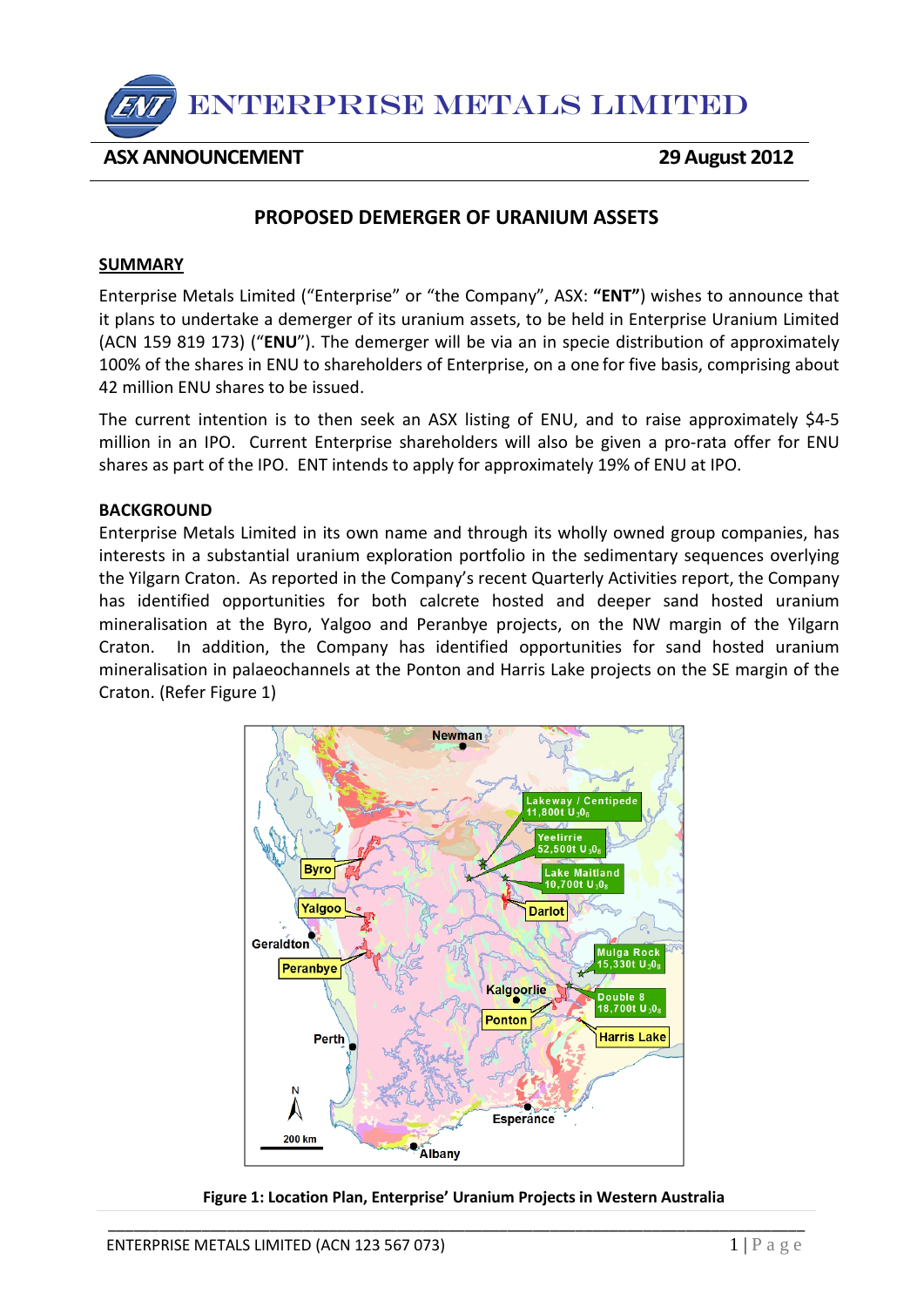

This considerable land tenure has been built up over recent years and continues to provide significant encouragement with respect to the geological potential to host commercially relevant uranium deposits.

The size and scale of the uranium interests, when considered in conjunction the Company's other mineral interests resulted in a strategic review to ascertain how value for shareholders can best be delivered.

Following the strategic review and having regard to the operational objectives and capabilities of ENT, and its funding requirements, the Board have decided that the separation of the uranium assets into a sole purpose subsidiary Enterprise Uranium Limited (ACN 159 819 173) ("**ENU**"), will ensure the focus required to develop these assets optimally. ENU will have its own management and technical expertise and it is intended to secure its own funding via an IPO offering following demerger.

The demerger will be via an in specie distribution of approximately 100% of the shares in ENU to shareholders of Enterprise, on a *"one for five"* basis, comprising about 42 million ENU shares to be issued.

The current intention is to seek a listing for ENU on the ASX and to raise approximately \$4-5 million in an IPO. Current Enterprise shareholders will also be given a pro rata offer for ENU shares as part of the IPO. ENT intends to apply for approximately 19% of ENU at IPO.

## **In Specie Distribution: Not conditional on ASX Listing of ENU**

The demerger and distribution in specie are not conditional on ENU achieving an ASX listing. There is therefore a risk that if ENU does not list on ASX the ENT shareholders will hold shares in ENU as an unlisted public company without the liquidity that would be available to them if ASX listing of ENU was successful.

### **ENU Board**

The ENU Board will include two ENT directors to ensure continuity of knowledge and experience in relation to the uranium assets for the short to medium term. No additional assets are being acquired by ENU from third parties prior to the proposed demerger and listing.

### **ENT Shareholder approval**

ENT has prepared the notice of meeting seeking ENT shareholder approval of the demerger and distribution in specie in October 2012. The record date for the distribution in specie will be 6 business days following the date of the ENT shareholder meeting, in early October 2012.

### **Relief against Prospectus for ENU Shares**

ENT has lodged an application to the Australian Investments and Securities Commission for relief consistent with Regulatory Guide 188 such that ENT will not be required to issue a prospectus in relation to the ENU Shares the subject of the proposed distribution in specie. If ASIC relief is granted, the ENT shareholders will be provided with all necessary information about the ENU Shares in the explanatory statement accompanying the notice of meeting. If ASIC relief is not granted, ENT will issue a prospectus disclosing against the ENU Shares, and the prospectus issued by ENT, with the consent of the ENU directors, will be despatched to ENT shareholders with the notice of meeting seeking approval for the distribution in specie of the ENU Shares.

\_\_\_\_\_\_\_\_\_\_\_\_\_\_\_\_\_\_\_\_\_\_\_\_\_\_\_\_\_\_\_\_\_\_\_\_\_\_\_\_\_\_\_\_\_\_\_\_\_\_\_\_\_\_\_\_\_\_\_\_\_\_\_\_\_\_\_\_\_\_\_\_\_\_\_\_\_\_\_\_\_\_